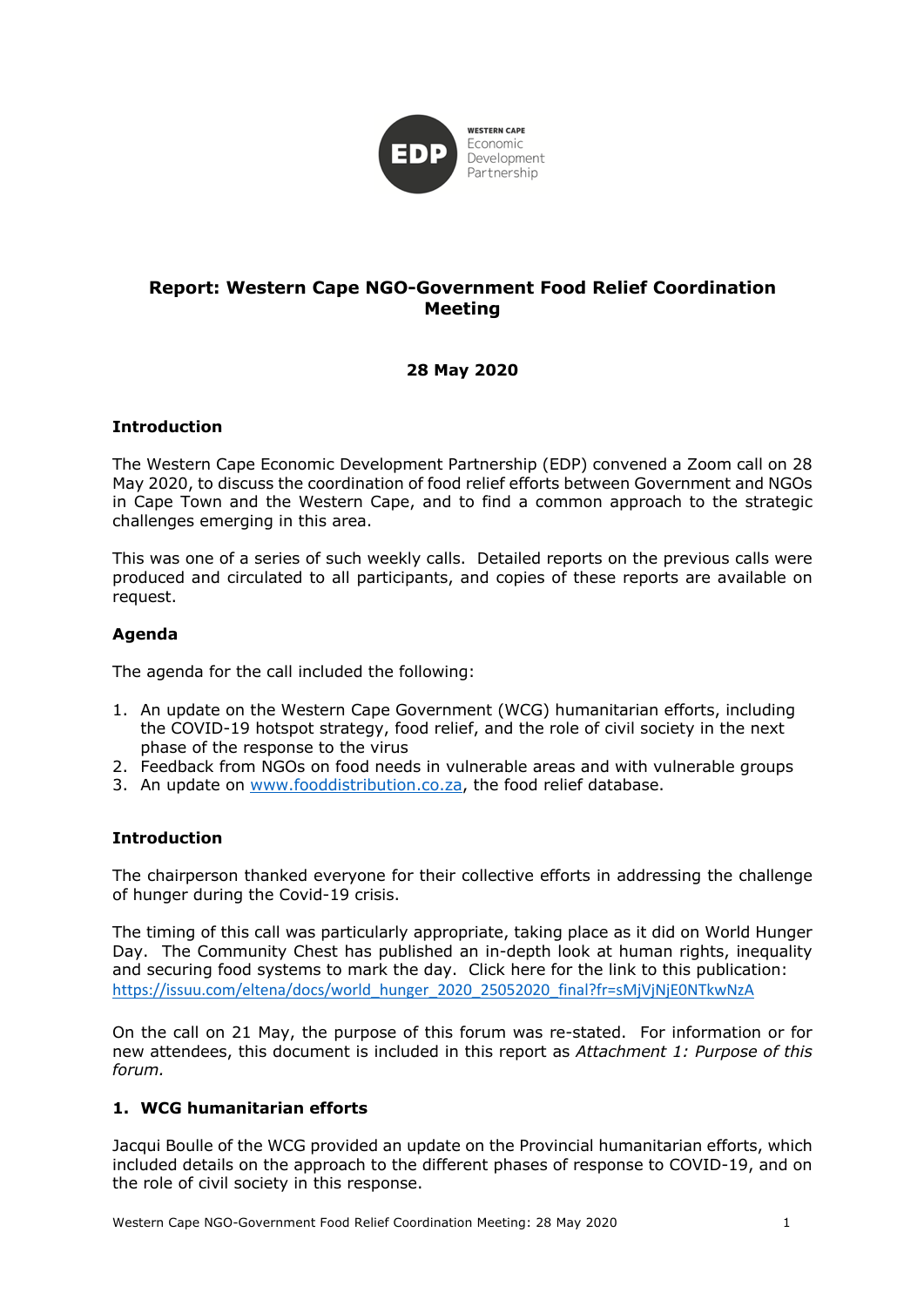The presentation is included as *Attachment 2: Humanitarian cluster NGO presentation.*

Jacqui Boulle emphasised the following points:

- We are entering a different phase of local transmissions and of lockdown.
- We need an integrated approach, not just food, or health.
- We need a targeted approach, with a focus on hotspots identified through health data.
- We need a whole-of-government and a whole-of-society approach. This is based on a) clarity on who needs to do what, and b) how we do this together.

In response, a number of issues were raised about the SASSA COVID grant.

It was noted that payments have been extremely slow to date. This has led to issues for some NGOs who have assisted people to apply, and who are now at some risk from frustrated applicants.

It was further noted that an additional issue stems from the stated position that people will only be paid from the date of their application, without the possibility of back payment; applicants in June will therefore not have access to the full potential 6 months of payment.

Theresa Edlmann from the Black Sash confirmed that the process has been an issue, and that the Black Sash are assisting up to 60 organisations around the country to help people to apply.

*Participants who require assistance in this regard are encouraged to contact Theresa at theresa@blacksash.org.za or Abigail Peters at abigail@blacksash.org.za.* 

Concerns were also raised about applicants not having data for the application process. *It was stressed that the USSD method of application does not require data, and that this should therefore be recommended in such situations.* 

Jacqui Boulle also noted that the WCG is aware of the issue caused by slow payment of the grants. Their responses have included exploring an emergency plan to cover the potential timing gap between food relief and payment of the grants, as well as providing additional call centre support.

**Note: updated information from SASSA subsequent to the meeting**. The verification process is complicated. **6 million** applications have been received nationwide, and more applications are expected. All applications first need to be checked against the social pension system, UIF, student bursary schemes and SARS systems. Successful applicants **with** bank accounts then need to have their bank account verified by their bank. If this is successful, payment follows. If bank account verification is not successful, the applicant will be requested to open a Post Bank account. For successful applicants **without** bank accounts, banks will assist to create E-wallet accounts, whereupon payment will be made. Unsuccessful applicants will be notified.

Processes for some applicants have been completed and payments have commenced. The Minister of Social Development is expected to announce shortly how many people per Province have been paid.

The financial constraints being faced by the various spheres of government were also explained. The higher-than-expected number of infections in the Western Cape has meant that the Provincial budget has had to be reframed to accommodate increased Health costs. In addition, the National budget has had to accommodate the COVID-19 grants, and so similarly has less available for food relief.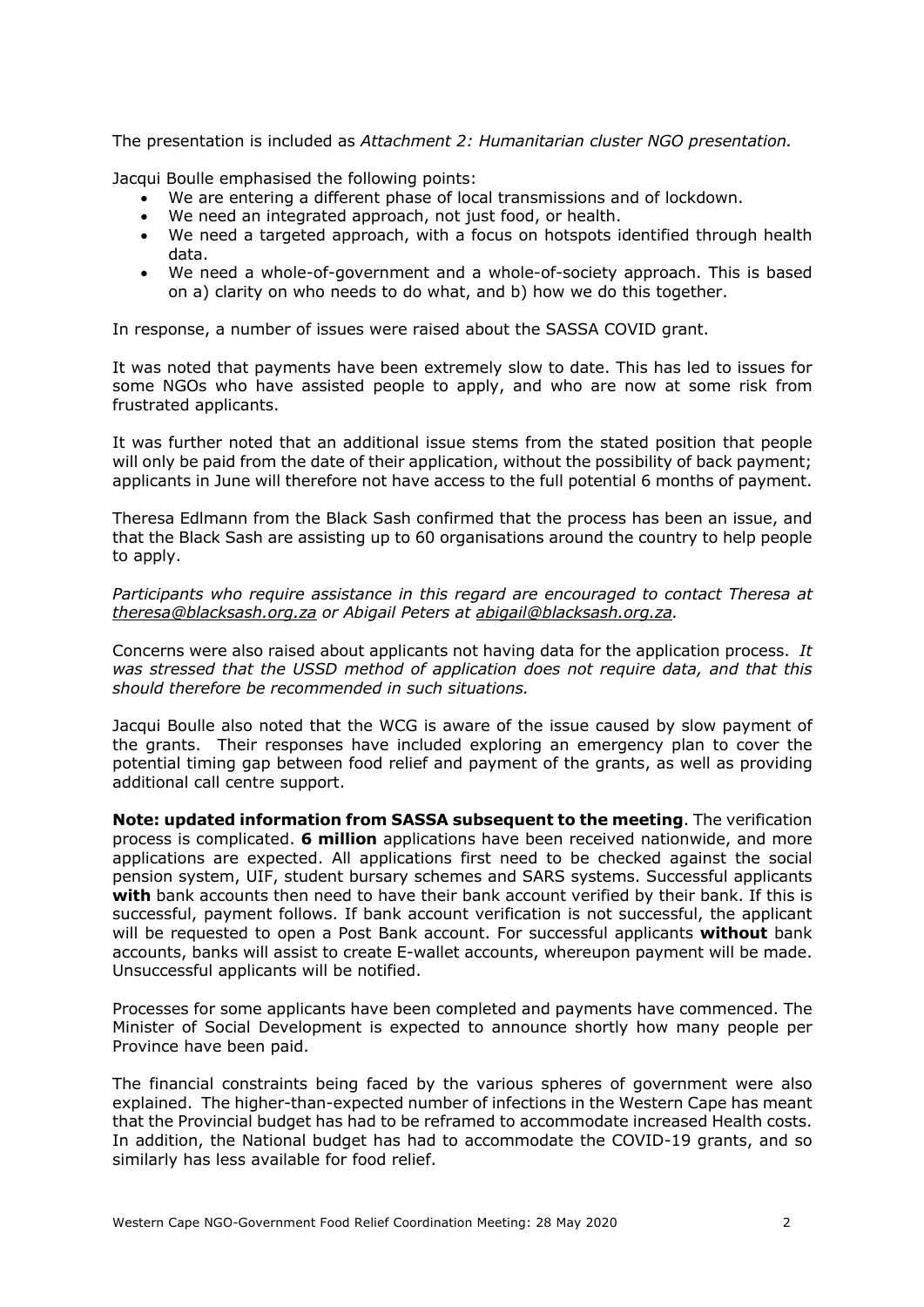A number of questions were asked about isolation processes and facilities. Jacqui agreed that the need for isolation facilities is going to increase. However, more facilities are now available.

Participants who have questions or suggestions about isolation facilities (such as Wesley Moodley, wesleymoodley32@gmail.com, who raised the possibility of utilising churches as isolation centres if they are not being re-opened for Phase 3, and who offered to liaise with the Religious Leaders Forum in Bishop Lavis) should contact Jacqui Boulle (Jacqueline.Boulle@westerncape.gov.za) in this regard. Similarly, participants who are aware of people who are self-isolating and who need assistance should also feed their information to the WCG.

*As information becomes available on the proposal currently with the Provincial Treasury for funding of R200 per bed in isolation facilities, it will be fed back to this forum.*

### • **Feedback from NGOs**

A number of shared issues were raised by NGO representatives on the call.

- Facilitating community behaviour change and communicating in general. A number of participants expressed concern about their inability to drive home the importance of wearing masks or asked for assistance in ending "double-dipping" by recipients of relief. Increased links between government (both provincial and local) and influencers such as religious leaders were felt to be essential to these efforts.
- The role of SAPS and the army was raised, as in previous calls. It is felt that they should be able to play a larger role both in crime prevention and in community behaviour change, as well as supporting and protecting NGO humanitarian efforts.
- A number of participants expressed concern about assisting the homeless. Despite there being a number of organisations working on this, there is a great deal of need that is not being met.
- Feeding schoolchildren, given the reopening of schools on 1 June, was also raised. It was confirmed that parents' fear of sending their children to school, either for food prior to reopening, or after reopening, is widespread.

*The point was made that there will, from 1 June, be more funding available for school feeding schemes, as the National Grant will then be applicable. Schools have been issued with PPE and behaviour guidance; children going to school feeding schemes are to be at no greater risk than from going to any other soup kitchen.*

• Communication and coordination between relief organisations in their areas was also raised as a key point, particularly in the light of the need for a broad-based response to the crisis. It was noted that municipal assistance with these efforts is essential.

*Luzuko Mdunyelwa (Luzuko.mdunyelwa@capetown.gov.za) of the City of Cape Town confirmed that the establishment of Ward Based Teams has been approved. These teams are intended to serve exactly this purpose: to bring together ward councillors, NGOs operating in a ward, business forums, religious leaders – effectively everyone with influence – to act as a conduit between the community, the City of Cape Town, and the WCG.* 

• *Zukile Ngqeza from The Warehouse requested that any organisations participating on the call who have access to potential beneficiaries should contact him at zukile@warehouse.org.za. He stated that The Warehouse is a processing centre for food vouchers.*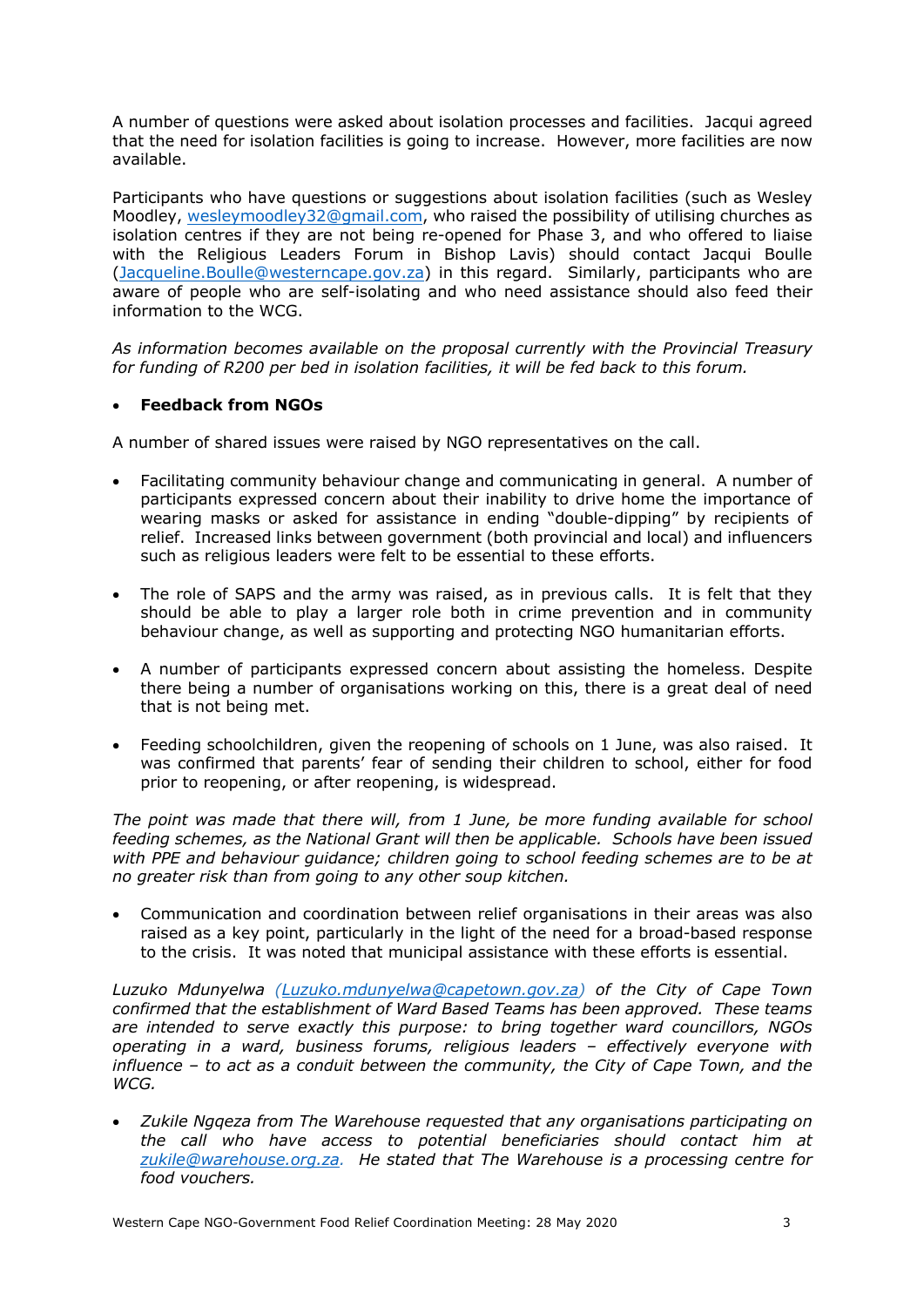# **3. An update on www.fooddistribution.co.za**

Sam Vos of U-Turn provided an update on the website that has been developed to enable the collation of data on food relief efforts.

A number of improvements have been implemented:

- Clarity has been provided on the principles on which the website is based (as requested in the call of 21 May). These principles can be found at http://fooddistribution.co.za/about-food-distribution/.
- It was noted that the 'Neighbourhood' field now drives the population of a number of other fields, to make data capture easier.
- When recording data, food relief organisations need to differentiate between food parcels, meals, and vouchers.
- The 'Results' section of the website is now searchable, which will enable easier determination of need.

Participants on the call were again encouraged to register and to enter their food relief data as often and timeously as possible.

#### **Next steps:**

- The issue of local area communication and coordination is becoming increasingly important. It was proposed that the City of Cape Town's Ward Based Teams be tested, potentially in Delft, and that initial results be supplied to the next meeting of this forum. The approach will also be tested in the Grabouw area in the Overberg.
- Feedback on the Mayor's Relief Fund should also be given at the next forum meeting.
- A meeting of the larger networks of food suppliers to smaller NGOs and organisations will be set up before the next forum meeting, with the aim of finding areas of overservicing and under-servicing.
- The WCG will provide finalisation of the arrangements for the provision of isolation beds at community level.
- Theresa Edlmann will provide an update from the Black Sash on their efforts to facilitate the SASSA COVID grant processes and applications.
- Further engagements are required to address:
	- The issue of support for the homeless
		- Ways to connect NGOs to larger suppliers and industrial kitchens, as well as to the private sector.
		- The production and distribution of cotton 3-ply masks.

A final word of caution was sounded: as South Africa moves to Level 3 on 1 June, all the dangers of infection and transmission will increase. This is particularly important for organisations providing food relief, and additional vigilance – and encouraging the appropriately cautious behaviour – is essential.

Participants are also encouraged to email Andrew Boraine with any questions, comments, or suggestions.

This group will reconvene on **Thursday, 28 May 2020 at 2:00 p.m.** Invitations will be sent out; participants are encouraged to nominate other role-players in this area who would benefit from, or contribute to, the discussion.

For further information or questions about this report, contact Andrew Boraine of the Western Cape Economic Development Partnership (EDP) at Andrew@wcedp.co.za.